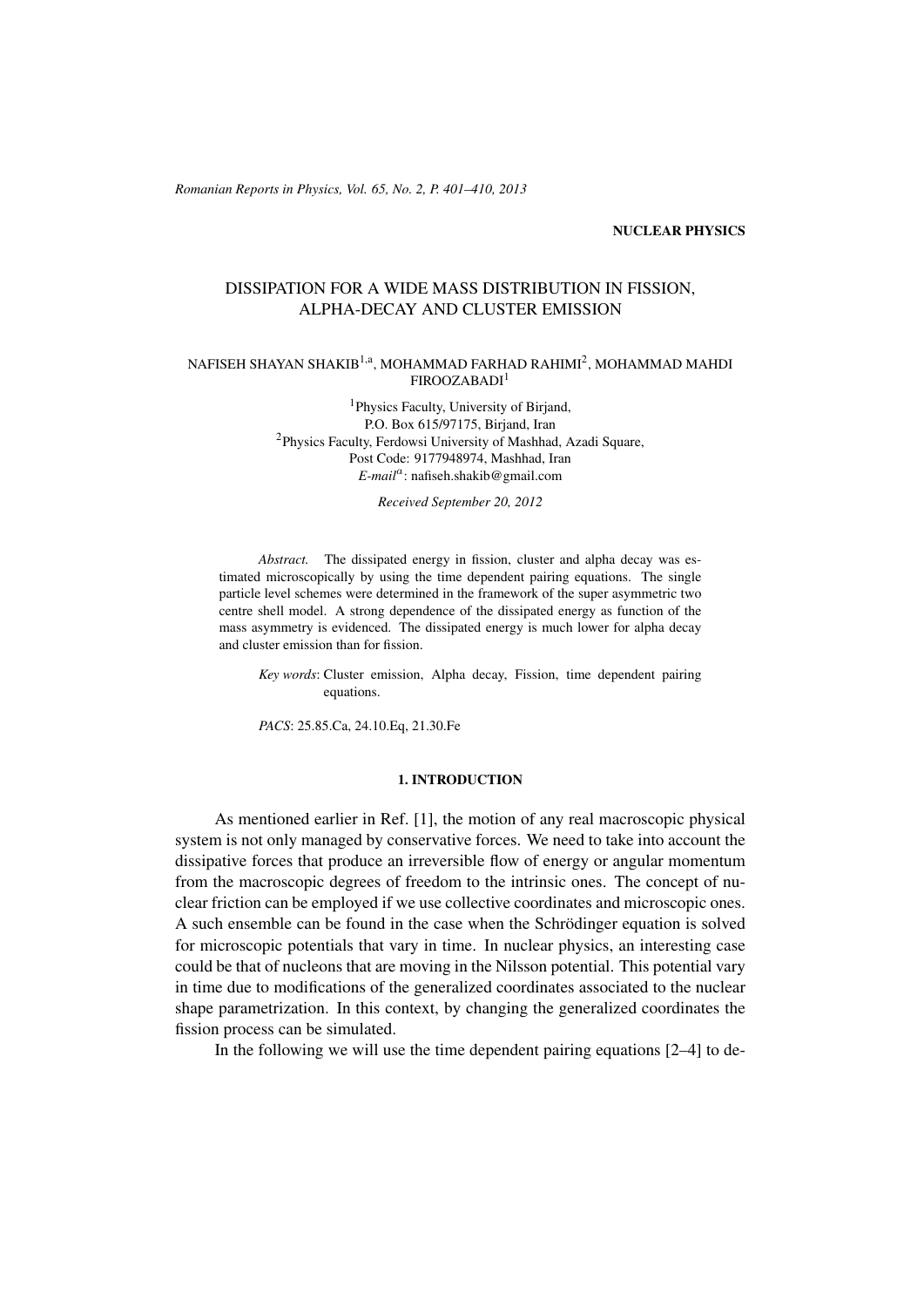termine the dissipated energy for the fission, the alpha decay and  $^{14}$ C emission of  $236$ U. The dissipated energy will be determined for predefined families of shapes that start from one spherical nucleus and ends as two separated fragments. A nuclear shape parametrization given by two intersected spheres of different radii will be used. Therefore, it is considered that the Nilsson two centre shell model [5,6] could be well describe the single particle energies needed to solve the time dependent pairing equations. The two centre model is a very power tool in solving two potentials in contact with a barest number of degrees of freedom. In this work, we will use only the two degrees of freedom associated to the elongation and to the mass asymmetry. Such calculations were realized in the past only for three fission channels [7] . We will investigate systematically the dissipated energy for all seniority zero fission partitions in the *A*-channels [8]. The results will be compared with the dissipation obtained for the alpha and carbon particles. As mentioned earlier in Ref. [1], the motion of any real macroscopic physical system is not only managed by conservative forces, but also by frictional ones. Therefore, in dynamical treatments we need to take into account the dissipative forces that produce an irreversible flow of energy or angular momentum from the macroscopic degrees of freedom to the intrinsic ones. The concept of nuclear friction can be employed if we use collective coordinates and microscopic ones. A such ensemble can be found in the case when the Schrödinger equation is solved for microscopic potentials that vary in time. In nuclear physics, an interesting case could be that of nucleons that are moving in the Nilsson potential.

#### 2. THE MODEL

In our investigation, the time dependent pairing equations is used to evaluate the dissipation. The calculations are based on solutions given by the super asymmetric two centre shell model.

## 2.1. THE TWO CENTRE SHELL MODEL

Investigating the fission in a wide range of mass asymmetries, the two-centre shell models allow a continuous description of the changes of nuclear shapes from one initial nucleus to two final fragments. It is a generalization of the one centre Nilsson model. The two-centre shell-model Hamiltonian is obtained from the twocentre oscillator  $V_{2c}$  by adding the spin orbit interaction term  $V_{ls}$  and a correcting term  $V_{l^2}$  [9]. The Hamiltonian is:

$$
H = T + V_{2c} + V_{ls} + V_{l^2},\tag{1}
$$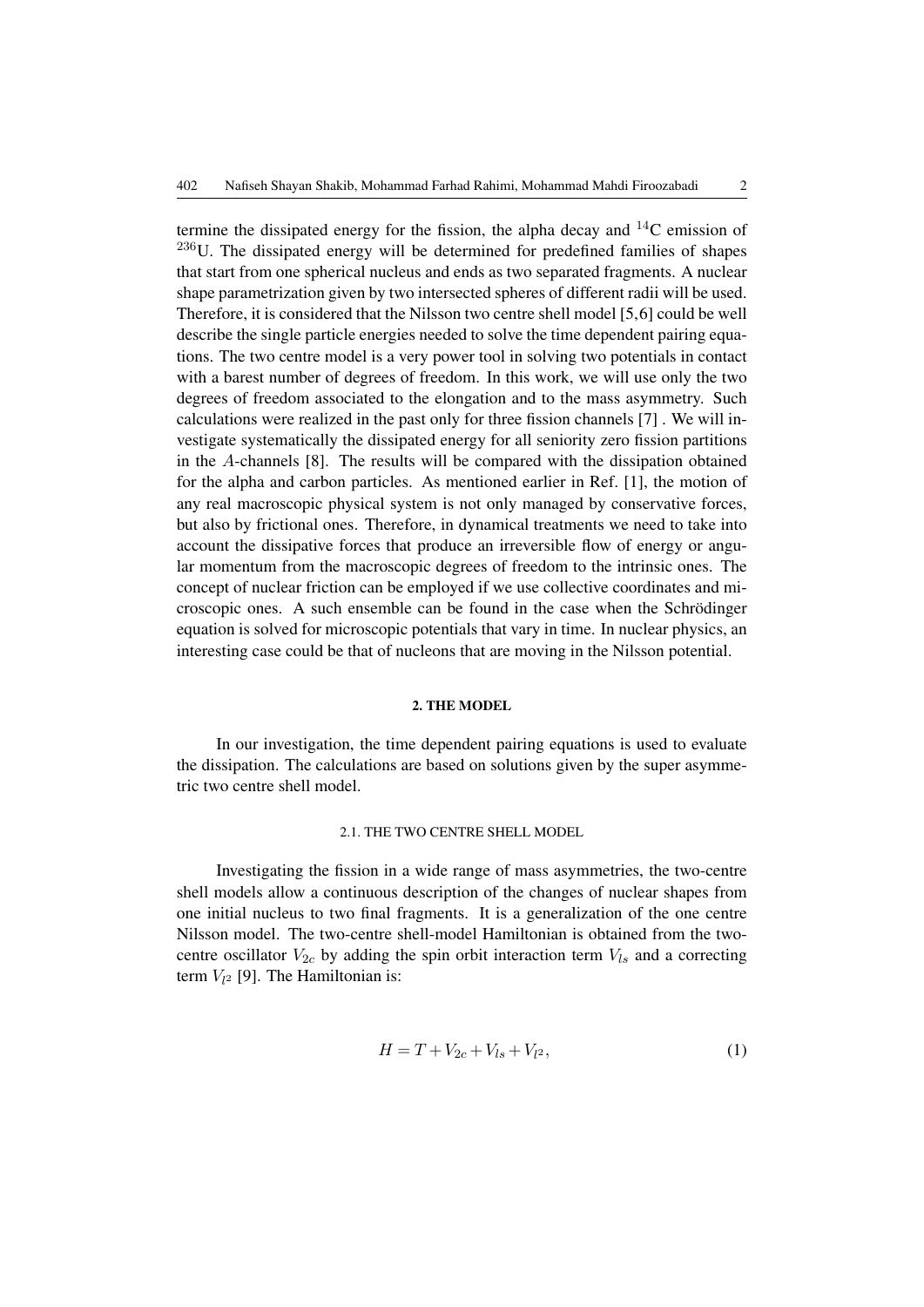where  $T$  is the kinetic energy. The more general expression of the each terms valid at any deformation are

$$
V_{\rho} = \frac{m\omega_{\rho}^2}{2}\rho^2
$$
 (2)

$$
V_z = \frac{m\omega_z^2}{2} \begin{cases} (z-z_1)^2, & z > 0; \\ (z+z_1)^2, & z < 0, \end{cases}
$$
 (3)

where the position of the two centres on the symmetry axis is given by  $-z_1$  and  $+z_1$ . The spin orbit reads:

$$
V_{ls} = -\chi \hbar \omega_0 \{ 2\mathbf{s} (\nabla V \times \mathbf{p}) + \mu [ (\nabla V \times \mathbf{p})^2 - N(N+3)/2 ] \},\tag{4}
$$

where *V* is the two-centre oscillator potential. The Hamiltonian can be diagonalized in the basis of the two-centre symmetrical oscillator  $|n_\perp \Lambda \nu_n s \pi >$ .

The matrix elements of the operator  $V_{ls}$  are calculated in this basis by using the identities:

$$
l.s = \frac{1}{2}(l_{+}.s_{-} + l_{-.}s_{+}) + l_{z}.s_{z}
$$
\n(5)

$$
l^2 = \frac{1}{2}(\mathbf{l}_{+}.\mathbf{l}_{-} + \mathbf{l}_{-}.\mathbf{l}_{+}) + l_z^2
$$
\n(6)

It must be mention that one has to replace *z* by  $z - z_1$  when  $z > 0$ , and  $z + z_1$  when  $z < 0$ , in order to obtain  $l_1$  or  $l_2$ , respectively. The matrix elements:  $\langle n'_\perp \Lambda' \nu'_n s' \pi' |$  $H_0 + V_{ls}$   $n_{\perp} \Lambda \nu_n s$  > are nonvanishing only if the states belong to the same subspace of the spin projection ( $\Omega$ ), where  $\Omega = \Lambda + s$ . The subspace ( $-\Omega$ ) can be obtained from  $(\Omega)$  by changing  $\Lambda$  into  $-\Lambda$  and *s* into  $-s$ . The Hamiltonian is diagonalized for positive and negative parities, separately by using numerical methods.

When the potential is separable in three dimensions, the condition

$$
\left(\frac{\partial E}{\partial n_1}\right) : \left(\frac{\partial E}{\partial n_2}\right) : \left(\frac{\partial E}{\partial n_3}\right) = n_a : n_b : n_c \tag{7}
$$

has to be fulfilled. Here  $n_a$ ,  $n_b$ ,  $n_c$  are small nonnegative integers and  $n_1$ ,  $n_2$ ,  $n_3$  are quantum numbers.

For the spheroidal harmonic oscillator

$$
E = \hbar\omega_z(n_z + \frac{1}{2}) + \hbar\omega_\perp(n_\perp + 1)
$$
\n(8)

$$
E = \hbar\omega_0[(1 - \frac{2}{3}\epsilon)(n_z + \frac{1}{2}) + (1 + \frac{1}{3}\epsilon)(n_{\perp} + 1)]
$$
\n(9)

and the shell structure occurs when  $\omega_{\perp}/\omega_z = (1 + 1/3\epsilon)(1 - 2/3\epsilon)^{-1} = n_c/n_a$ ; hence,  $\epsilon = 3(n_c - n_a)/(n_a + 2n_c)$ . Several versions of super asymmetric two centre shell models used in fission are available in the literature, beginning with Nilsson potentials [10], Woods-Saxon ones [11–15], and terminating with relativistic ones [16].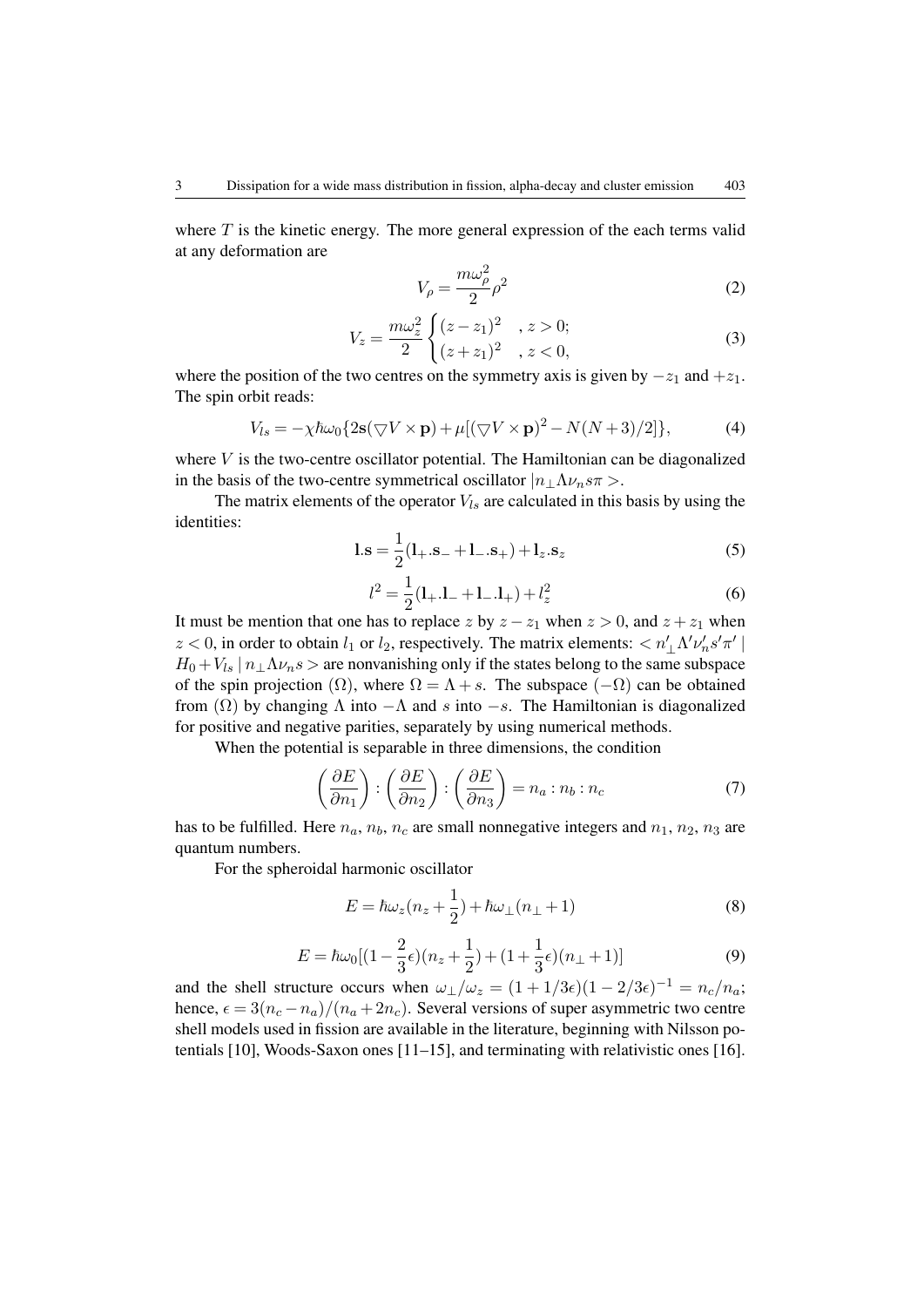#### 2.2. DISSIPATED ENERGY

The microscopic description of the dynamics of a many nucleon system has been extensively investigated with the time dependent Hartree-Fork method [17]. However, in this method, the residual interactions are neglected. That leads to the unpleasant feature that a system even moving infinitely slowly could not end up in its ground state. In order to avoid all these difficulties one could use the pairing residual interaction. We shall start from the variational principle taking the following energy functional

$$
\delta L = \delta < \varphi | H - i\hbar \frac{\partial}{\partial t} - \lambda N | \varphi >,\tag{10}
$$

and we assume the many-body state as a BCS seniority zero wave function

$$
|\varphi(t)\rangle = \prod_{l} (u_l(t) + v_l(t)a_l^+ a_{\bar{l}}^+) |0\rangle. \tag{11}
$$

where  $|0>$  denotes the vacuum state.  $a_l^+$  $\frac{1}{l}$  and  $a_{\overline{l}}^+$  $\frac{1}{l}$  are creation operators of the coupled states *l* and  $\overline{l}$ , and  $u_l$  and  $v_l$  are vacancy and occupation amplitudes, respectively and satisfy following relation

$$
|v_l|^2 + |u_l|^2 = 1.
$$
 (12)

We know that only the relative phase between  $u_l$  and  $v_l$  matters, and decided to take  $u_l$  as a real quantity [3, 18].

Sometimes, this energy functional is called a Lagrangian. The functional contains several terms. The first one is the time dependent many-body Hamiltonian with pairing residual interactions

$$
H(t) = \sum_{k>0} \epsilon_k(t) (a_k^+ a_k + a_{\overline{k}}^+ a_{\overline{k}}) - G \sum_{k,l>0} a_k^+ a_{\overline{k}}^+ a_l a_{\overline{l}}.
$$
 (13)

The particle number operator is

$$
N = \sum_{k>0} (a_k^+ a_k + a_{\overline{k}}^+ a_{\overline{k}}).
$$
 (14)

By performing the variation of the Lagrangian in a way similar as in [11,18], the next system of coupled differential equations are obtained.

$$
i\hbar\dot{\rho}_l = \kappa_l \Delta^* - \kappa_l^* \Delta, \tag{15}
$$

$$
i\hbar \dot{\kappa}_l = (2\rho_l - 1)\Delta + 2\kappa_l(\epsilon_l(t) - \lambda(t)) - 2G\rho_l \kappa_l, \tag{16}
$$

where:

$$
\Delta = G \sum_{k} \kappa_k,\tag{17}
$$

$$
\Delta^* = G \sum_k \kappa_k^*.
$$
\n(18)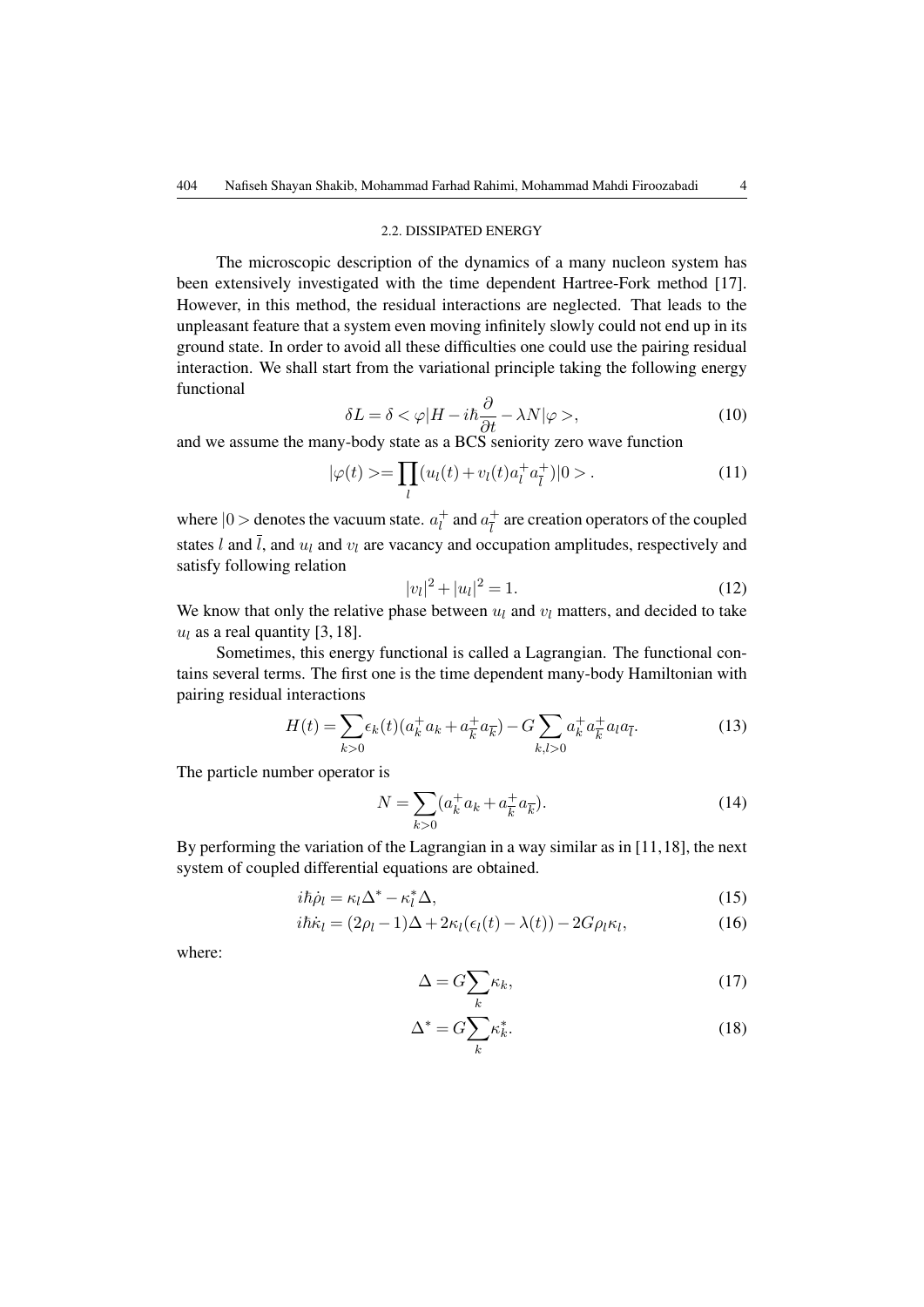*G* is the pairing strength,  $\Delta$  is the gap energy and

$$
\kappa_k = u_k v_k,\tag{19}
$$

$$
\rho_k = |v_k|^2. \tag{20}
$$

So,  $\rho_k$  are the single-particle densities and  $\kappa_k$  are the pairing moment components.  $\rho_k$  are real quantities, while  $\kappa_k$  are complex ones. In this context, the sum over pairs generally runs over index *k*. When the single-particle sum over *k* is realized only for one partner of each reversed pair, the result is multiplied by a factor 2. The index *k* runs over a workspace that allows the pairing force to operate only within a finite number of active levels around the Fermi energy.

The ground state energy  $E_0$  of any deformation is obtained in the framework of the BCS formalism:

$$
E_0 = 2\sum_k \rho_k^0 \epsilon_k - G \left| \sum_k \kappa_k^0 \right|^2 - G \sum_k \rho_k^{0^2}
$$
 (21)

in the static, lower energy state. Here,  $\rho_k^0$  and  $\kappa_k^0$  means solutions of the BCS equations. For the same deformation, the energy of an diabatic state m is obtained by considering the unpaired nucleon located on the diabatic state under consideration,

$$
E' = 2\sum_{k} \rho_k \epsilon_k - G \left| \sum_{k} \kappa_k \right|^2 - G \sum_{k} \rho_k^2, \tag{22}
$$

where the solutions of the TDHFB equations are used. In the frame of our model, the difference

$$
\Delta E = E' - E_0 \tag{23}
$$

behaves as a dissipation energy. Here  $E'$  is the energy of the system obtained within solutions of the time dependent pairing equations and  $E_0$  is the BCS energy. These equations were recently used in the study of fission [19–21].

#### 3. RESULTS

Three nuclear decay modes are treated in an unified manner. A nuclear shape parametrization given by two intersected spheres of different radii is used. We need to know the variation of the mass asymmetry as function of the elongation for each nuclear decay mode. Information about this dependence can be found in Refs. [22–24] where it was shown that in the case of very large mass asymmetries, that is, for alpha decay and cluster emission, the radius of the light fragment must be approximately constant  $R_2 = 1.16 \times A_2^{1/3}$  $\frac{1}{2}$  fm. In the case of fission the light fragment emerges with a radius that gives approximately a constant emitted volume. A and  $A_2$  denote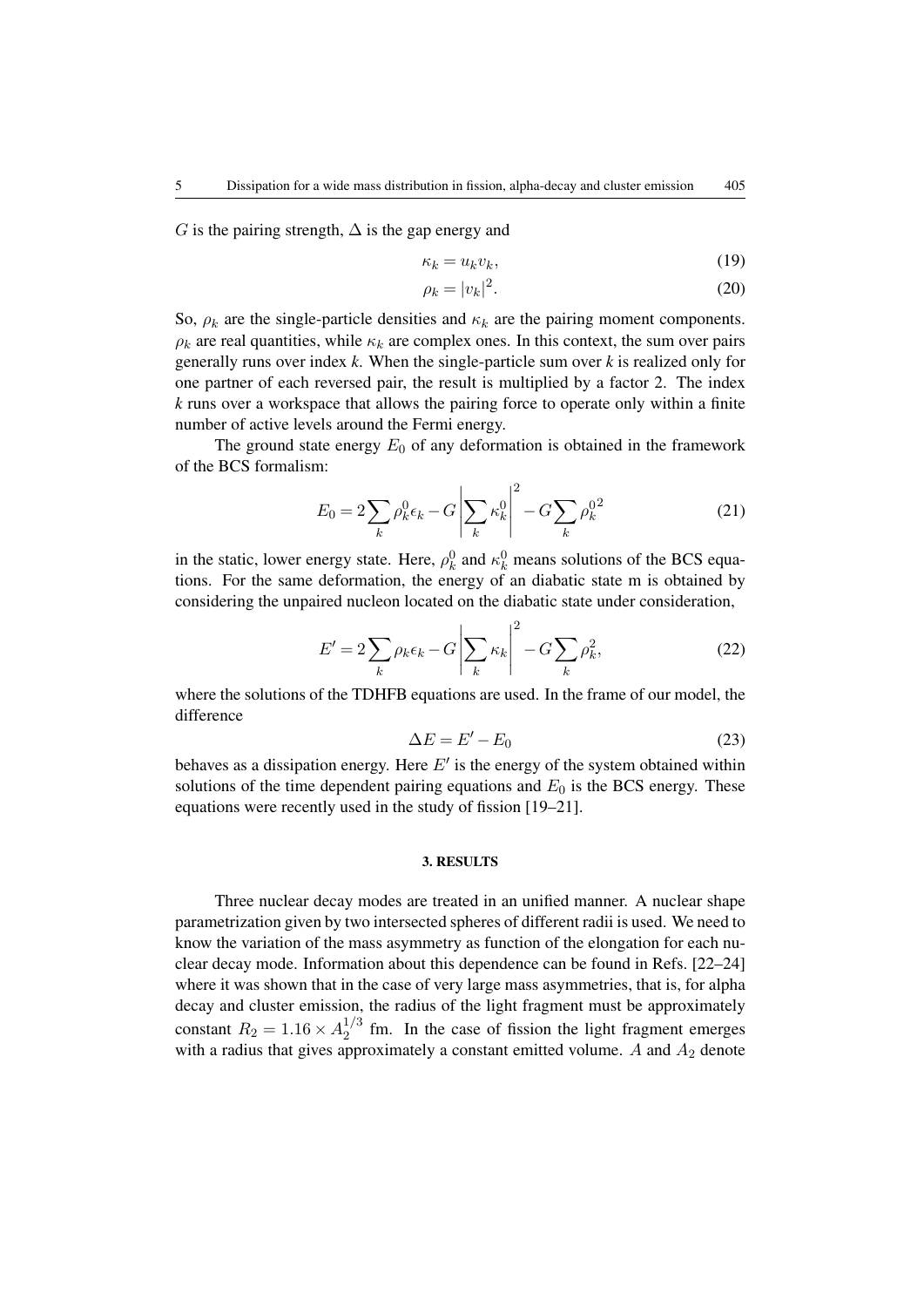

Fig. 1 – Family nuclear shapes, from the spherical configuration up to  $\alpha$  emission. The distances between the center of the fragments in fm are marked on the plot.



Fig.  $2 -$  Same as Fig. 1 for the  $^{14}$ C emission.

the mass numbers of the parent and of the light fission fragment, respectively. In the case of the alpha decay and of the  $^{14}$ C emission, the shapes are displayed in Figs. 1 and 2, respectively. The emitted fragment starts to appear at an elongation  $R = 1.16 \times ((A - A_2)^{1/3} - A_2^{1/3})$  $2^{1/3}$ ) fm. A different situation appears in the case of fission for which the shapes are plotted in Fig. 3. In this last case, a deviation from the spherical shape can be observed from the beginning of the process, that is  $R \approx 0$ . The neutron and proton level schemes are obtained with the superasymmetric twocenter shell model improved in Ref. [6]. The fact that the nucleus begins to deforms at larger values of *R* is reflected by the variations of single particle levels schemes in the case of alpha decay and carbon emission as evidenced in Figs. 4 and 5. In the case of fission, a different situation appears, as displayed in Fig. 6. In the tree mentioned cases, the level scheme behave as a Nilsson diagram for prolate deformation. Having the level schemes for the three decay modes it is possible to compute



Fig. 3 – Same as Fig. 1 for fission.

the dissipation during the disintegrations with the time dependent pairing equations. The velocity of the internuclear distance was fixed at  $\partial R/\partial t = 10^6$  m/s, that gives approximately 10*−*<sup>21</sup> s as the time to tunnel the barrier [6]. This is considered as a characteristic time for scission.

Several *A*-channels were tested in the case of  $^{236}$ U fission. We used the partitions that give a maximum fission yield as given by existing compilations [8]. In this context we simulated the even-even complementary fragments like:  $(^{120}Pd, ^{116}Pd)$ ,  $(118Pd, 118Pd), (116Pd, 120Pd), (114Ru, 122Cd), (112Ru, 124Cd), (110Ru, 126Cd), (108Mo,$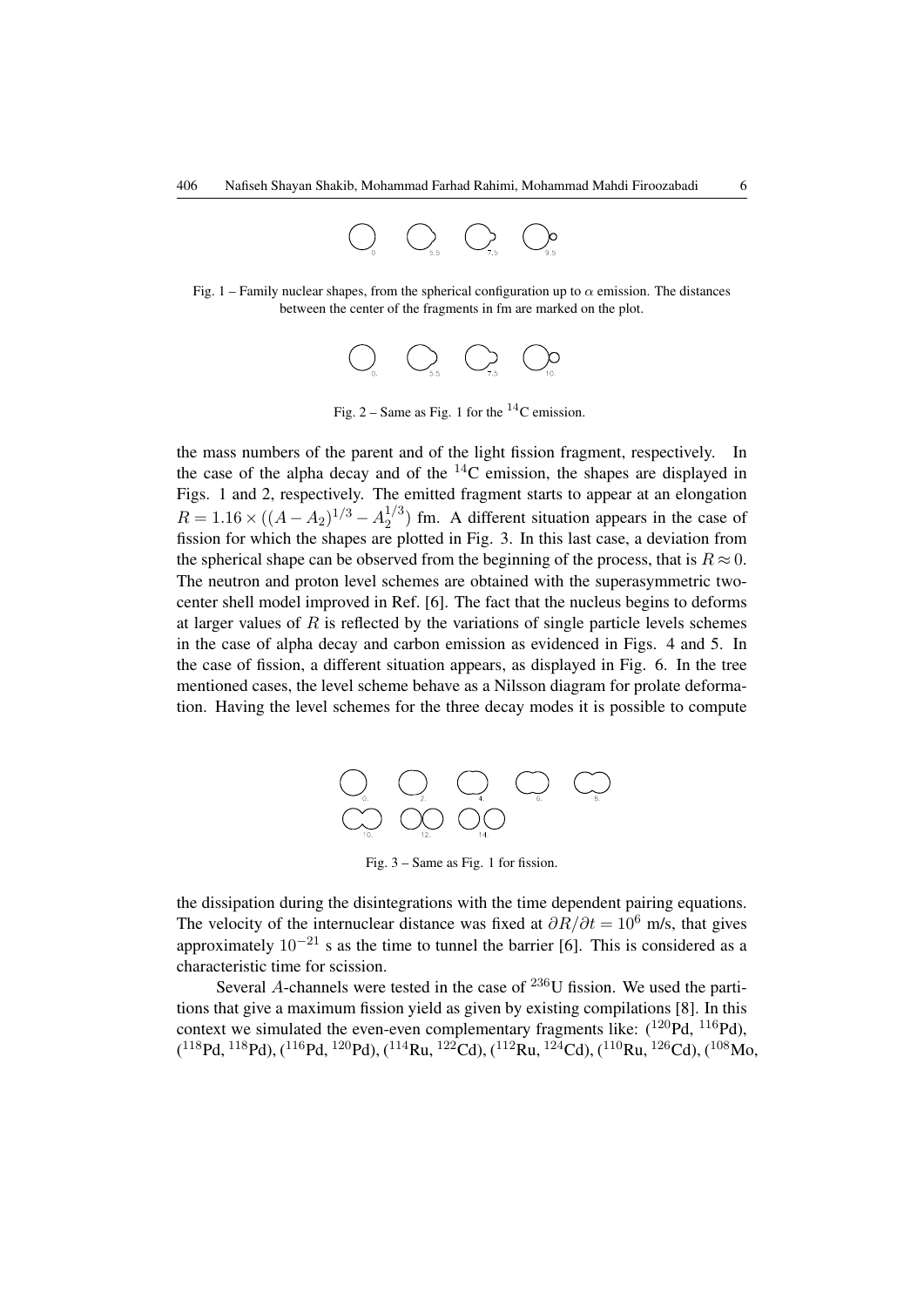

Fig. 4 – Neutron level scheme for  $\alpha$  emission from <sup>236</sup>U.



Fig. 5 – Neutron level scheme for  ${}^{14}$ C emission from  ${}^{236}$ U.

<sup>128</sup>Sn), (<sup>106</sup>Mo, <sup>130</sup>Sn), (<sup>104</sup>Mo, <sup>132</sup>Sn), (<sup>102</sup>Zr, <sup>134</sup>Te), (<sup>100</sup>Zr, <sup>136</sup>Te), (<sup>98</sup>Zr, <sup>138</sup>Te),  $(^{96}Sr,{}^{140}Xe),(^{94}Sr,{}^{142}Xe),(^{92}Kr,{}^{144}Ba),(^{90}Kr,{}^{146}Ba),(^{88}Kr,{}^{148}Ba),(^{86}Se,{}^{150}Ce),$  $(^{84}$ Se,  $^{152}$ Ce),  $(^{82}$ Ge,  $^{154}$ Nd),  $(^{80}$ Ge,  $^{156}$ Nd), and the last ones  $(^{78}$ Zn,  $^{158}$ Sm).

In Fig. 7, the total dissipated energy in fission as function of the charge number *A* of the light fragment and the elongation *R* is represented. It is important to note that the dissipated energy at scission surpasses in general 7 MeV. For alpha decay and cluster emission, the dissipated energies as function of the elongation are represented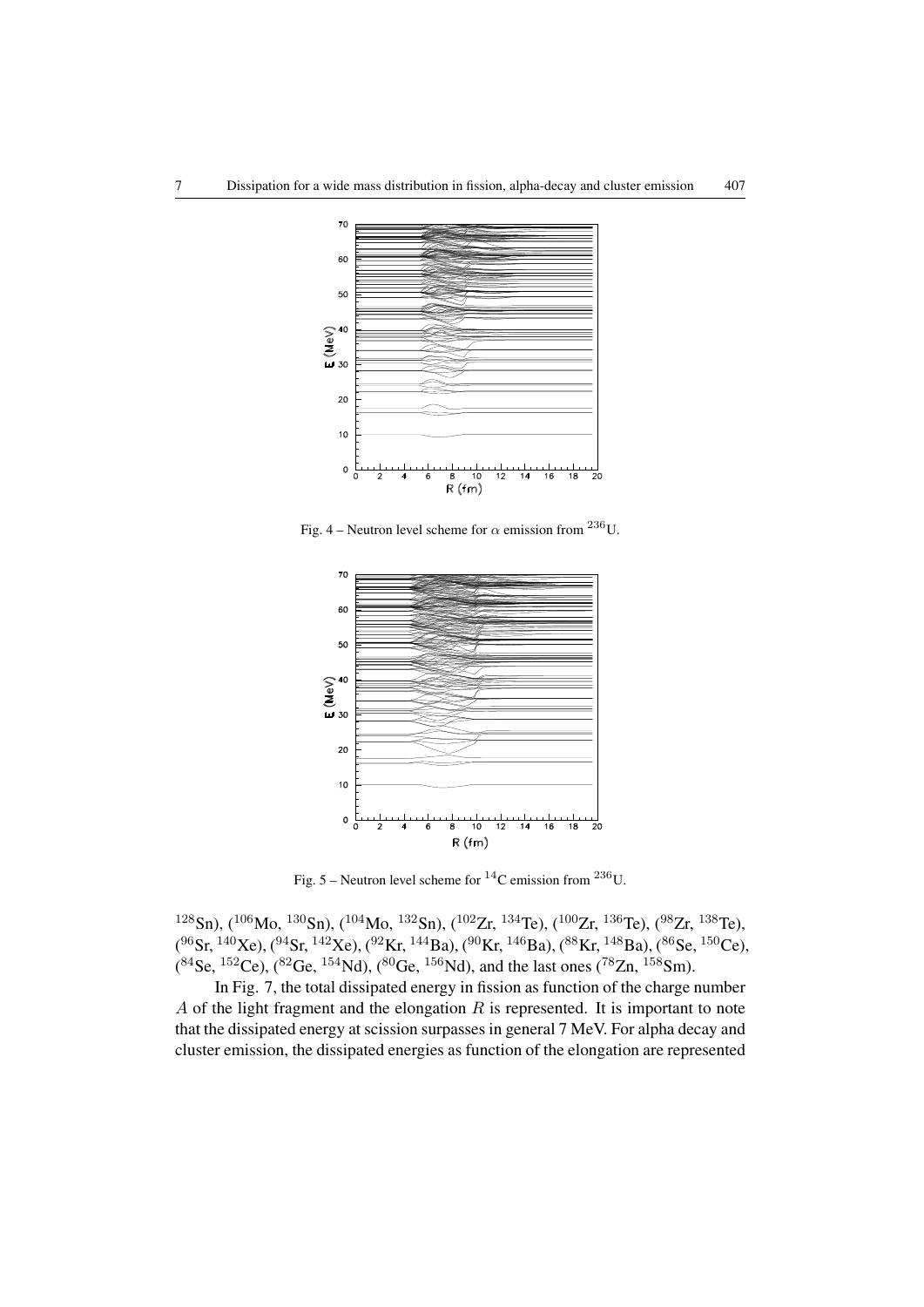

Fig. 6 – Neutron level scheme for the reaction <sup>236</sup>U  $\longmapsto$  <sup>86</sup>Se + <sup>150</sup>Ce

in Figs. 8 and 9. At scission the total dissipated energy amounts to 3 MeV for *α* decay and it is lower than 4.5 MeV for cluster emission. The dissipated energy reflect



in fission.

differences in the structure of these three decay modes. The super asymmetric fission proceeds through adiabatic states, without dissipation, while in the fission at low energy a considerable amount of intrinsic excitation is produced. Therefore, the alpha decay and the cluster emission can be considered as cold rearrangement processes [25–28]. It is a confirmation of cold rearrangement hypothesis used in the prediction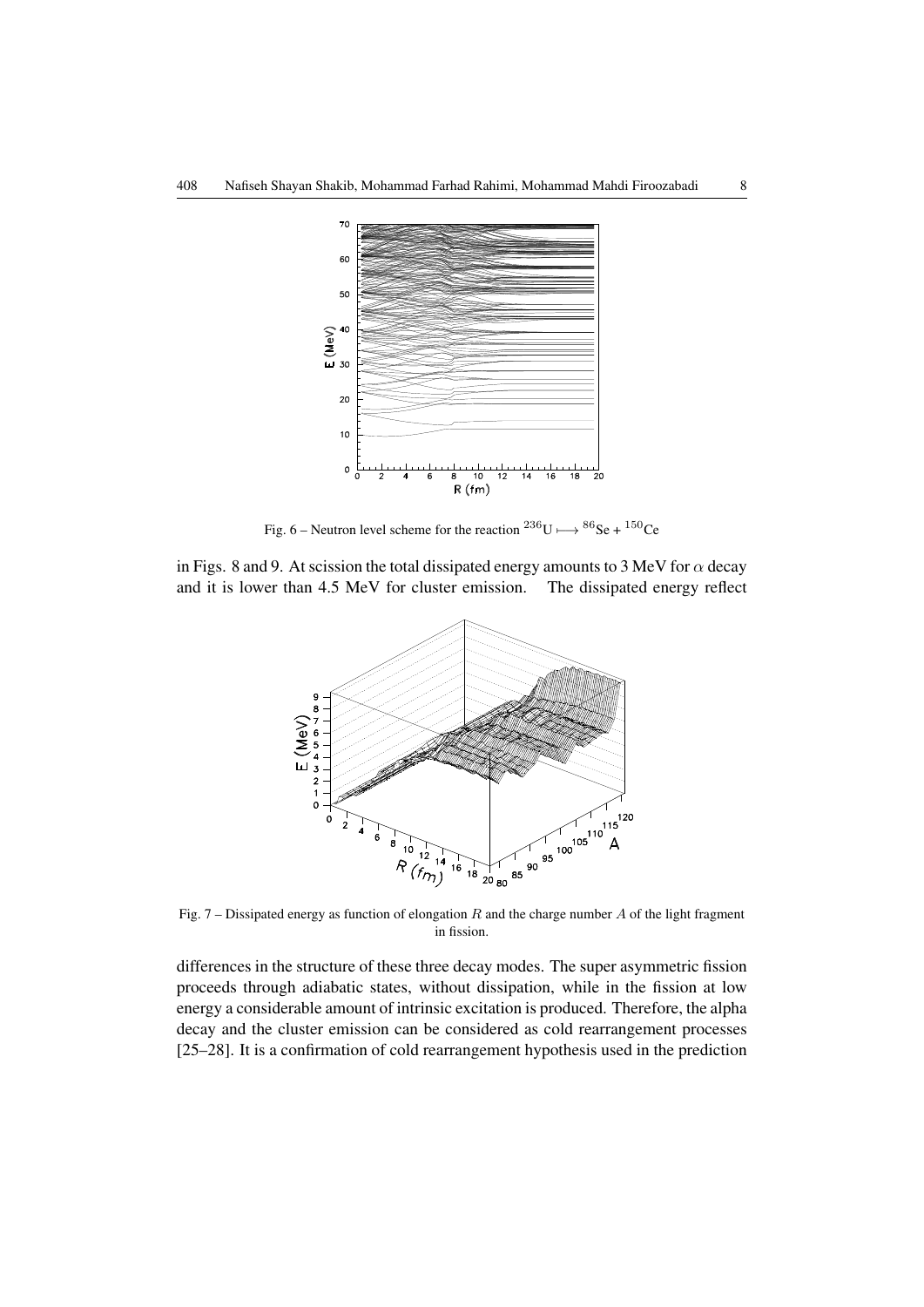

Fig. 8 – Dissipated energy as function of elongation in *α*-emission.



Fig. 9 – Dissipated energy as function of elongation in  ${}^{14}C$  emission.

of cluster decay [29]. The differences in dissipated energy have their origin in the variations of the single particle energies. As observed in the level schemes, the degree of rearrangement of the levels is much lower for super asymmetric fission than for fission.

Our study treats the alpha decay within fission models as in Ref. [30]. In general this decay modes is analysed with preformation models [31, 32, 34, 35] or liquid